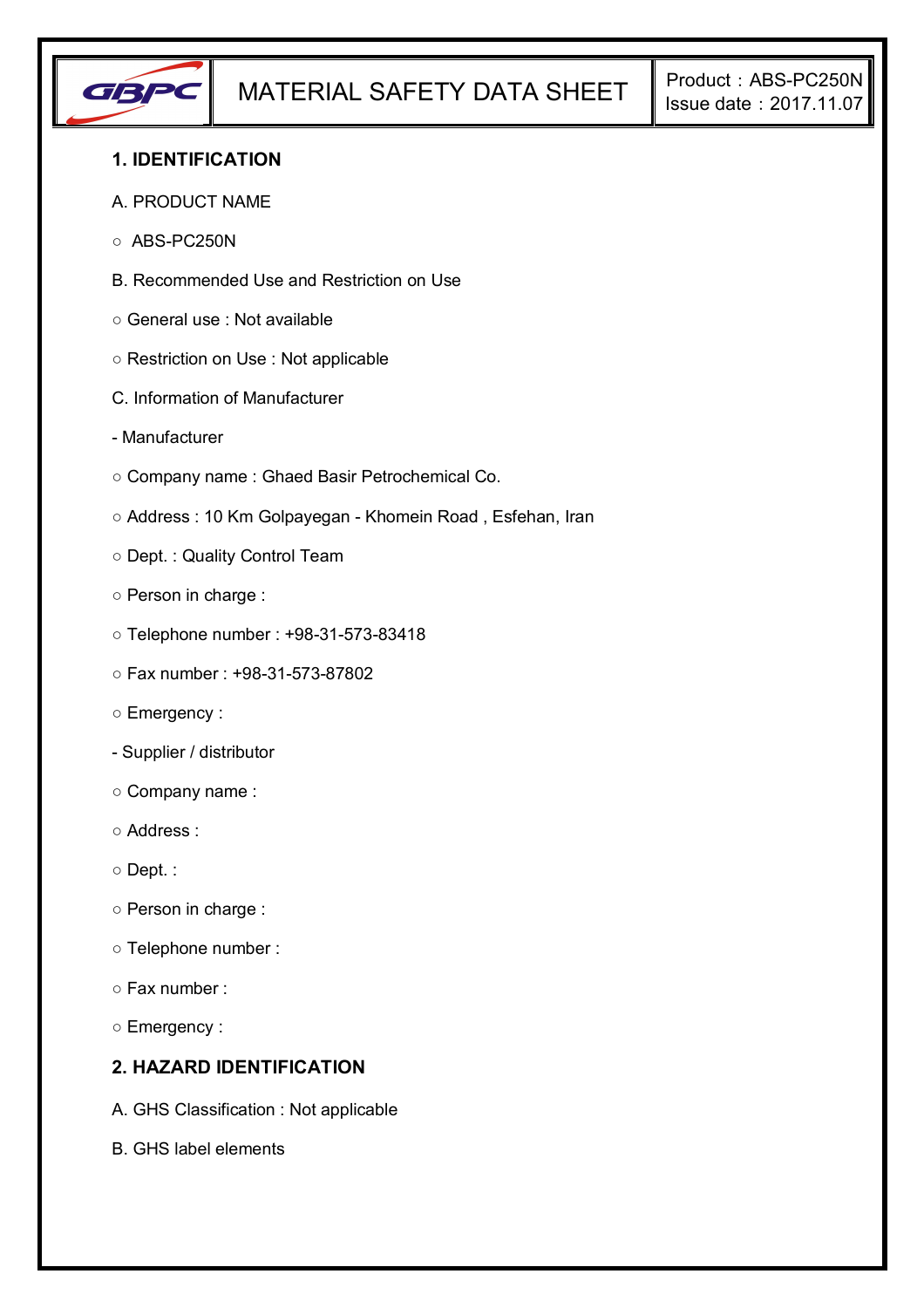

- Hazard symbols : Not applicable
- Signal word : Not applicable
- Hazard statement : Not applicable
- Precautionary statements : Not applicable
- C. Other hazards which do not result in classification :
- NFPA rating: (0~4 steps) : Health=1, Flammability=1, Reactivity=0

# **3. COMPOSITION/INFORMATION ON INGREDIENTS**

| Chemical name         | CAS No         | Contents(%) |
|-----------------------|----------------|-------------|
| <b>ABS</b>            | 9003-56-9      | $30 - 80$   |
| Poly carbonate        | 111211-39-3    | $20 - 70$   |
| Stabilizer            | Proprietary    | $0 - 1$     |
| Lubricant             | Proprietary    | $0 - 1$     |
| Acrylonitrile monomer | $107 - 13 - 1$ | < 0.1       |
| Butadiene monomer     | 106-99-0       | < 0.1       |
| Styrene monomer       | 100-42-5       | < 0.1       |
| Bisphenol-A monomer   | 25971-63-5     | < 0.05      |

### **4. FIRST-AID MEASURES**

- A. Eye Contact :
- Immediately flush eyes with plenty of water at least 15minutes.
- If irritation persists, get a doctor's examination.
- Lifting eyelids occasionally to wash eyelids down enough to follow up.
- B. Skin Contact :
- Wash the contaminated skin area with running water.
- Cooling the contaminated skin with cool running water when contact with melt.
- Get medical attention when burn by melt.

C. Inhalation :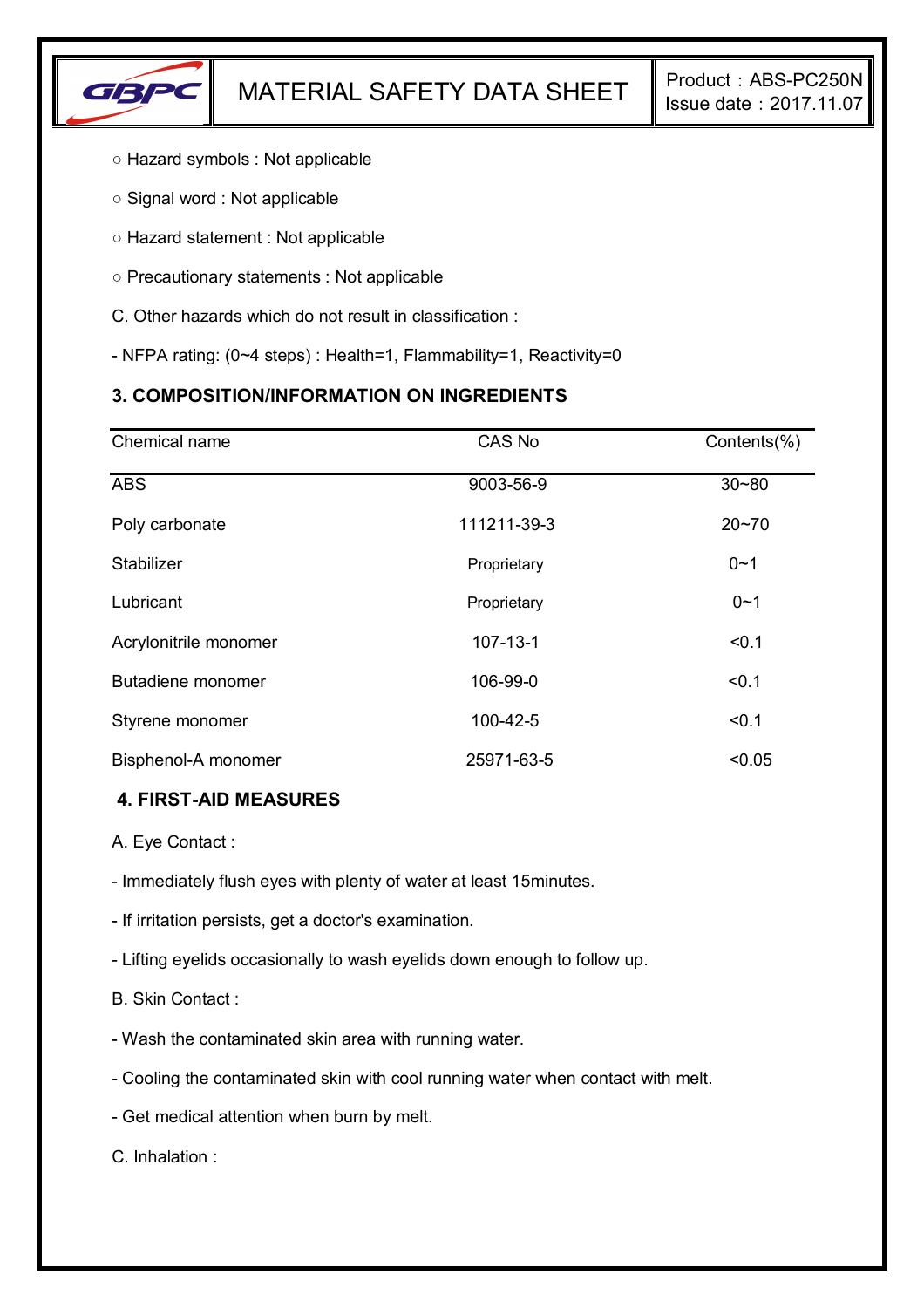

- Remove exposed person to fresh air.
- Remove victim to fresh air and keep at rest in a position comfortable.
- Get medical attention.
- D. Ingestion :
- Rinse mouth with water.
- Give large amounts of water to relieve stimulus.
- Toxic by ingestion does not high.
- If irritation or symptoms occurs, get a doctor's examination.
- E. Delay and immediate effects and also chronic effects from short and long term
- exposure : Not available
- F. Notice to Physician :
- Treatment may vary with condition of victim and specifics of incident.

#### **5. FIRE FIGHTING MEASURE**

- A. Suitable (Unsuitable) extinguishing media :
- Extinguishing media : Carbon Dioxide, Dry Chemical, Water.
- Unsuitable Extinguishing media : Do not use direct water.
- Big Fire : Water spray, regular foam
- B. Specific hazards arising from the chemical
- Combustion : Carbon monoxide, Carbon dioxide, hydrogen cyanide
- Levels of fire hazard : Not available
- C. Fire fighting procedures and equipments :
- Wear appropriate personal protective equipment(see section 8. EXPOSURE

#### CONTROLS/PERSONAL PROTECTION).

- Avoid inhalation of smoke or gas when fire fighting.
- Move container from fire area if it can be done without risk.
- Cool containers with water until well after fire is out.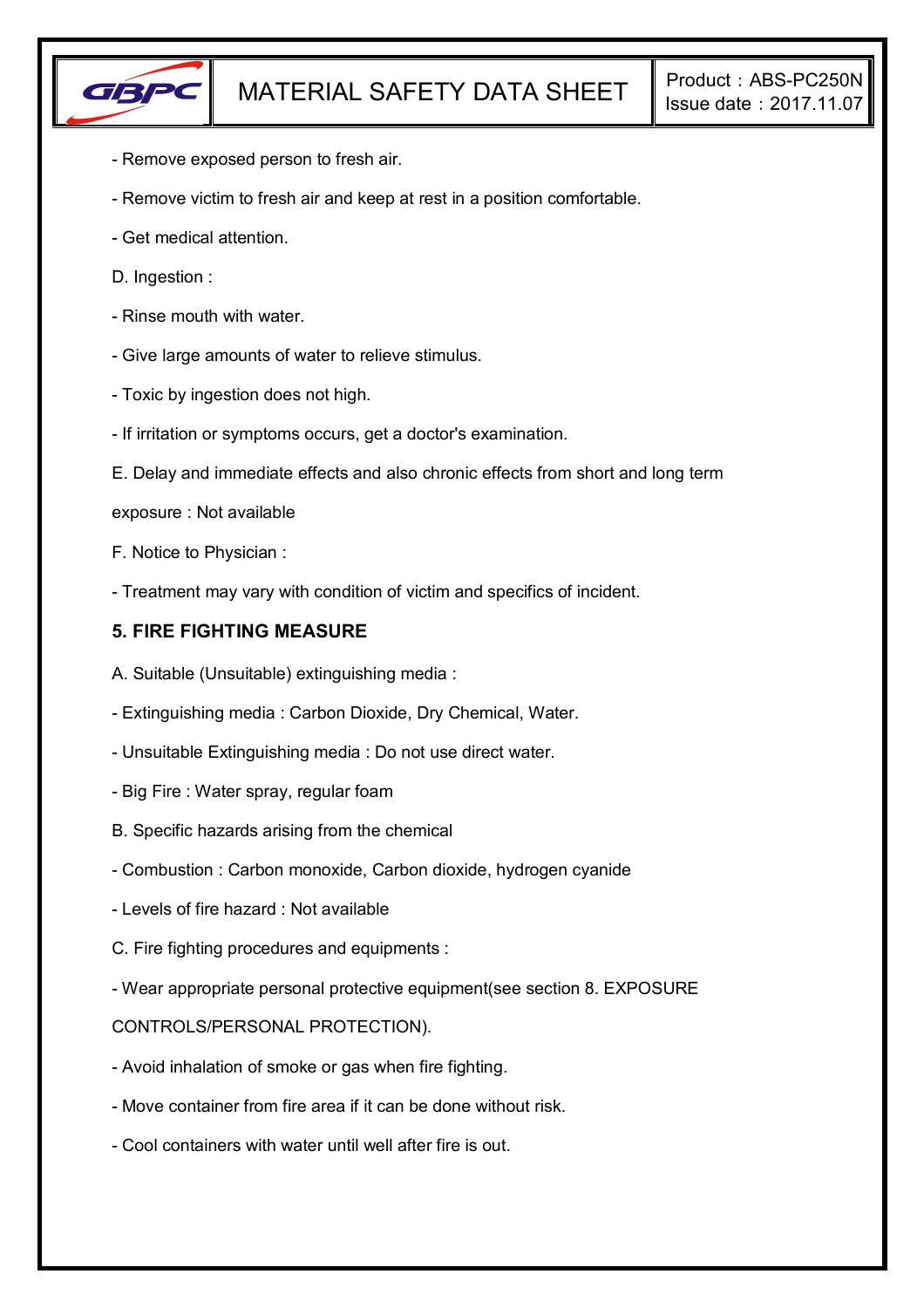

## **6. ACCIDENTAL RELEASE MEASURES**

- A. Personal Precautions, Protective Equipment and Emergency procedures :
- Perform in accordance with 「See section 8. EXPOSURE CONTROLS /

PERSONAL PROTECTION」. Put on appropriate personal protective equipment.

- Where possible allow leak of molten material to solidify mechanical and

chemical protective.

- Use a way to minimize dust.
- Avoid contact with eyes and skin.
- Avoid inhalation of substance itself or combustion.
- Evacuation against the wind.
- Avoid contact with heat, sparks, flame or other ignition sources.
- B. Environmental Precautions
- Avoid dispersal of spilt material and runoff and contact with waterways, drains

and sewers. If large spills, advise emergency services.

- C. Methods and materials for containment and cleaning up :
- For small spills.
- Remove all sources of ignition.
- Suppression occurrence of dust.
- Appropriate container for disposal of spilled material collected.
- Ventilate leak areas and clearing leak area.
- For large spills.
- Remove all sources of ignition.
- Suppression occurrence of dust.
- Avoid entering to sewers or water system.
- For disposal of spilled material in appropriate containers collected and clear surface.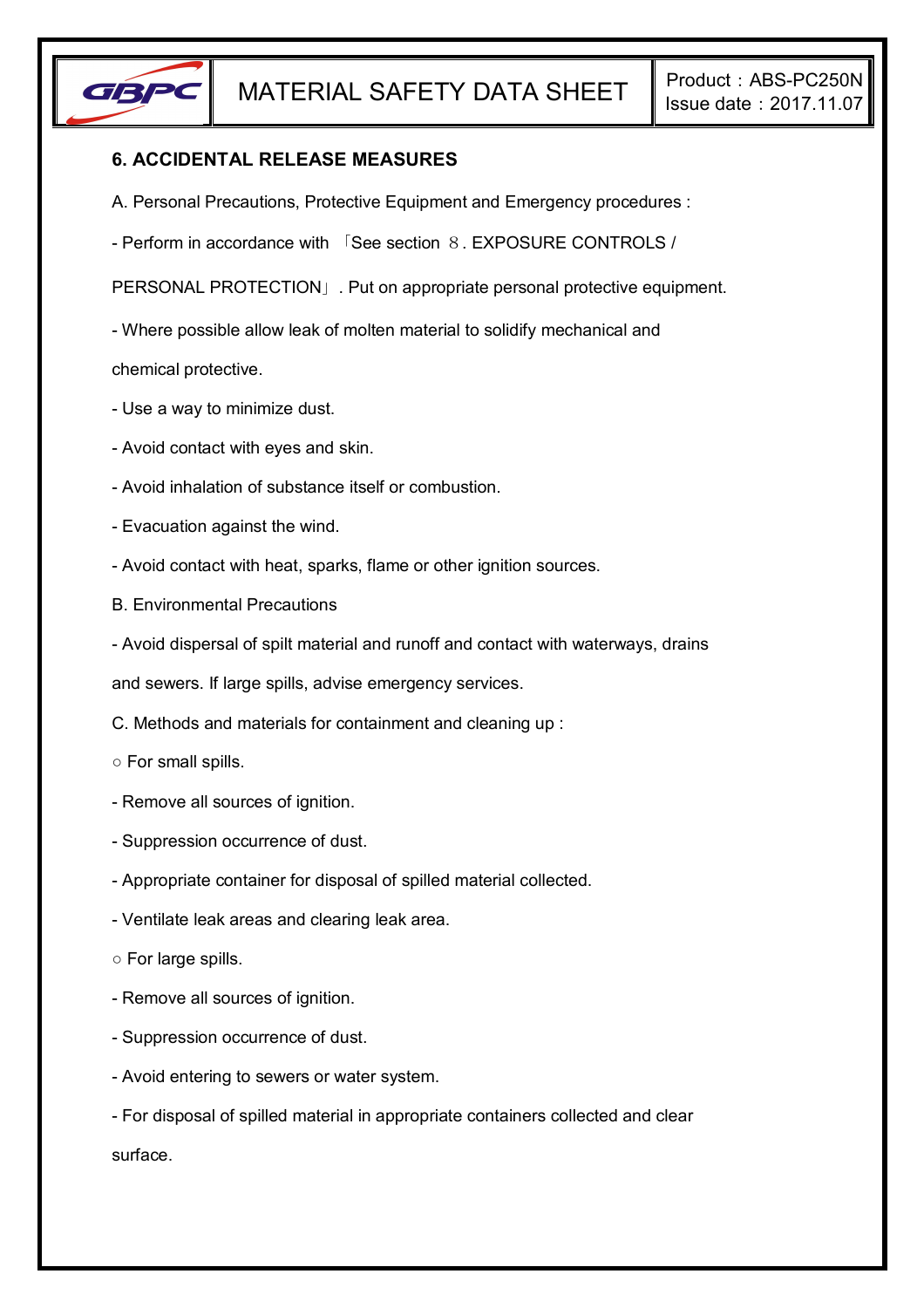

- Appropriate container for disposal of spilled material collected.

### **7. HANDLING AND STORAGE**

- A. Handling :
- Perform in accordance with 「See section 8. EXPOSURE CONTROLS /

PERSONAL PROTECTION」. Put on appropriate personal protective equipment.

- Handle in a well-ventilated place.
- Avoid contact with heat, sparks, flame or other ignition sources.
- Remove all sources of ignition.
- Use all the equipment after the ground.
- Wash thoroughly after handling.
- B. Storage Precautionary Statements :
- Keep in original container and tightly closed.
- Avoid contact moisture.
- Avoid contact with incompatible materials.

# **8. EXPOSURE CONTROLS/PERSONAL PROTECTION**

- A. Exposure limit
- Exposure limit under ISHL : Not applicable
- ACGIH : Not applicable
- Biological exposure limits : Not applicable
- B. Engineering Controls

- A system of local and/or general exhaust is recommended to keep employee

exposures above the Exposure Limits. Local exhaust ventilation is generally

preferred because it can control the emissions of the contaminant at its source,

preventing dispersion of it into the general work area. The use of local exhaust

ventilation is recommended to control emissions near the source.

C. Personal Protective Equipment :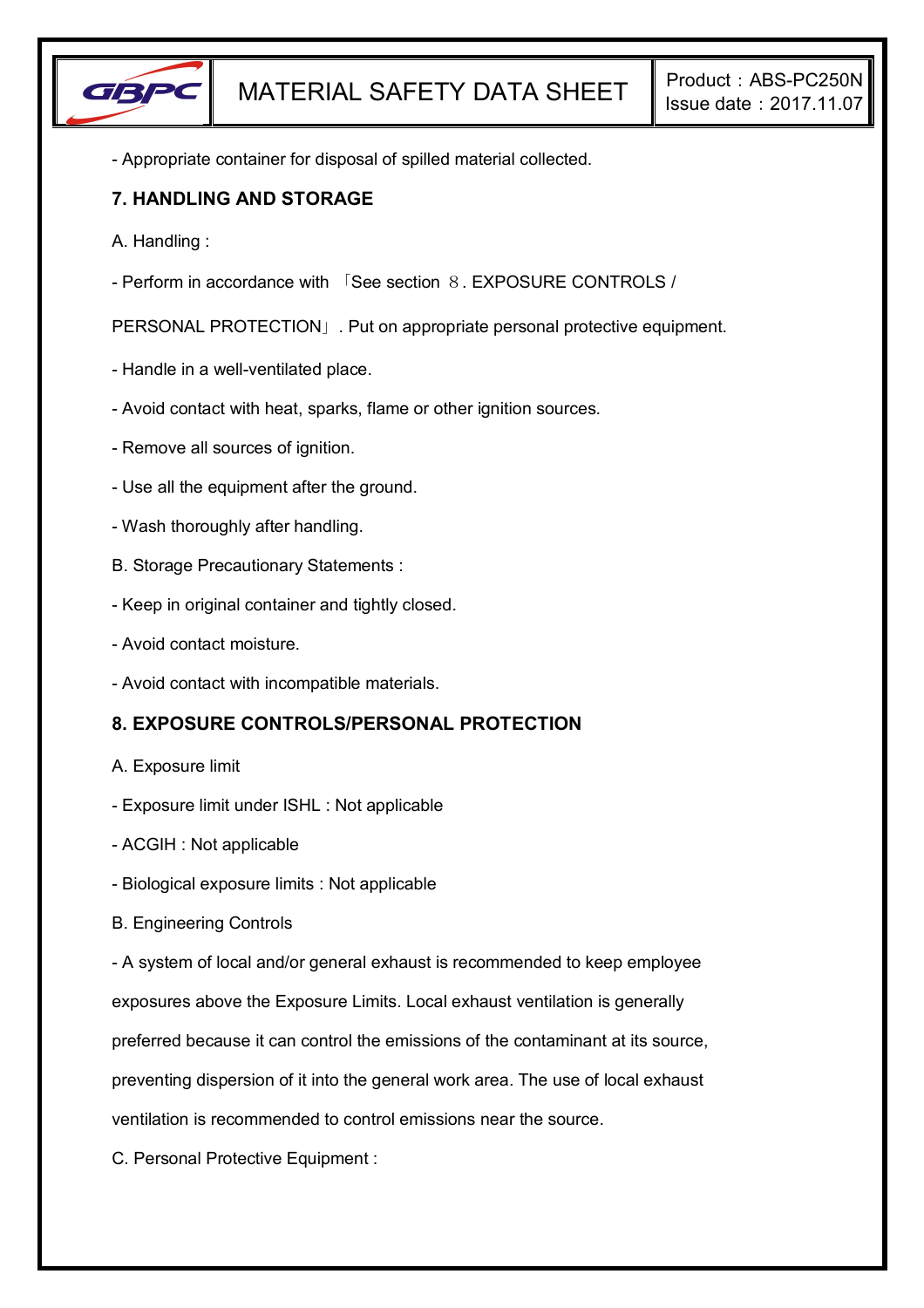

 $\gamma$  Respiratory Protection : Use the respirator be given official approval by Iranian Occupational Health Association (IOHA). Under conditions of frequent use or heavy exposure, Respiratory protection may be needed. Respiratory protection is ranked in order from minimum to maximum. Consider warning properties before use.

- Dust, mist, fume-purifying respiratory protection

- Any air-purifying respirator with a corpuscle filter of high efficiency

- Any respiratory protection with a electromotion fan(for dust, mist,

fume-purifying)

※ For Unknown Concentration or Immediately Dangerous to Life or

Health

- Self-contained breathing apparatus(pressure-demand or other

positive-pressure mode in combination)

- Supplied-air respirator with full facepiece

 $\forall$  Eye Protection : Wear primary eye protection such as splash resistant safety goggles with a secondary protection faceshield. Provide an emergency eye wash station and quick drench shower in the immediate work area.

 $\gamma$  Hand Protection : Wear chemical resistant protected gloves if there is hazard potential for direct skin contact. Wear heat resistant protected gloves to withstand the temperature of molten product.

 $\gamma$  Body Protection : Wear chemical resistant protected clothing if there is hazard potential for direct contact.

# **9. PHYSICAL AND CHEMICAL PROPERTIES**

A. Appearance : Solid

B. Odor : Distinctive odor

C. Odor threshold : Not available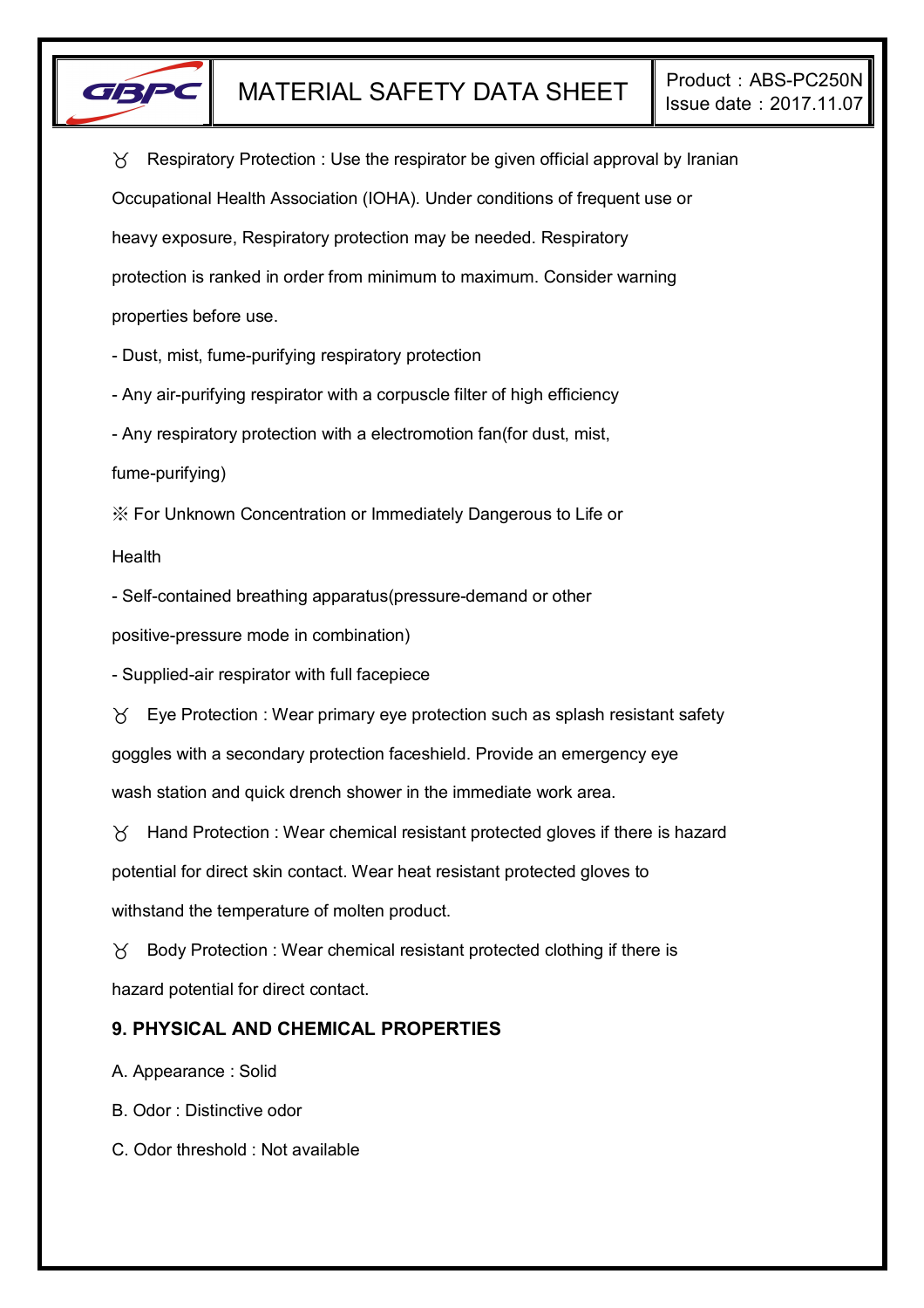

### D. pH : 7

- E. Melting point/Freezing point : Not applicable
- F. Initial Boiling Point/Boiling Ranges : Not applicable
- G. Flash point : Not applicable
- H. Evapourating Rate : Not applicable
- I. Flammability(solid, gas) : 1/16" HB(UL 94)
- J. Upper/Lower Flammability or explosive limits : Not available
- K. Vapour pressure : Not applicable
- L. Solubility :
- Water : Insoluble
- Acetone, MEK, dichloromethane: Soluble
- Alcohol, Mineral Oil: insoluble
- M. Vapour density(Air=1) : Not applicable
- N. Relative density : 1.02~1.2
- O. Partition coefficient of n-octanol/water : Not available
- P. Autoignition Temperature : 520℃
- Q. Decomposition Temperature : Not applicable
- R. Viscosity : Not applicable
- S. Molecular weight : 50,000~200,000

### **10. STABILITY AND REACTIVITY**

- A. Stability
- This material is stable under recommended storage and handling conditions
- Decompose at 320℃ on heating.
- B. Possibility of Hazardous Reaction
- Will not occur.
- C. Conditions to Avoid
- Avoid contact with heat.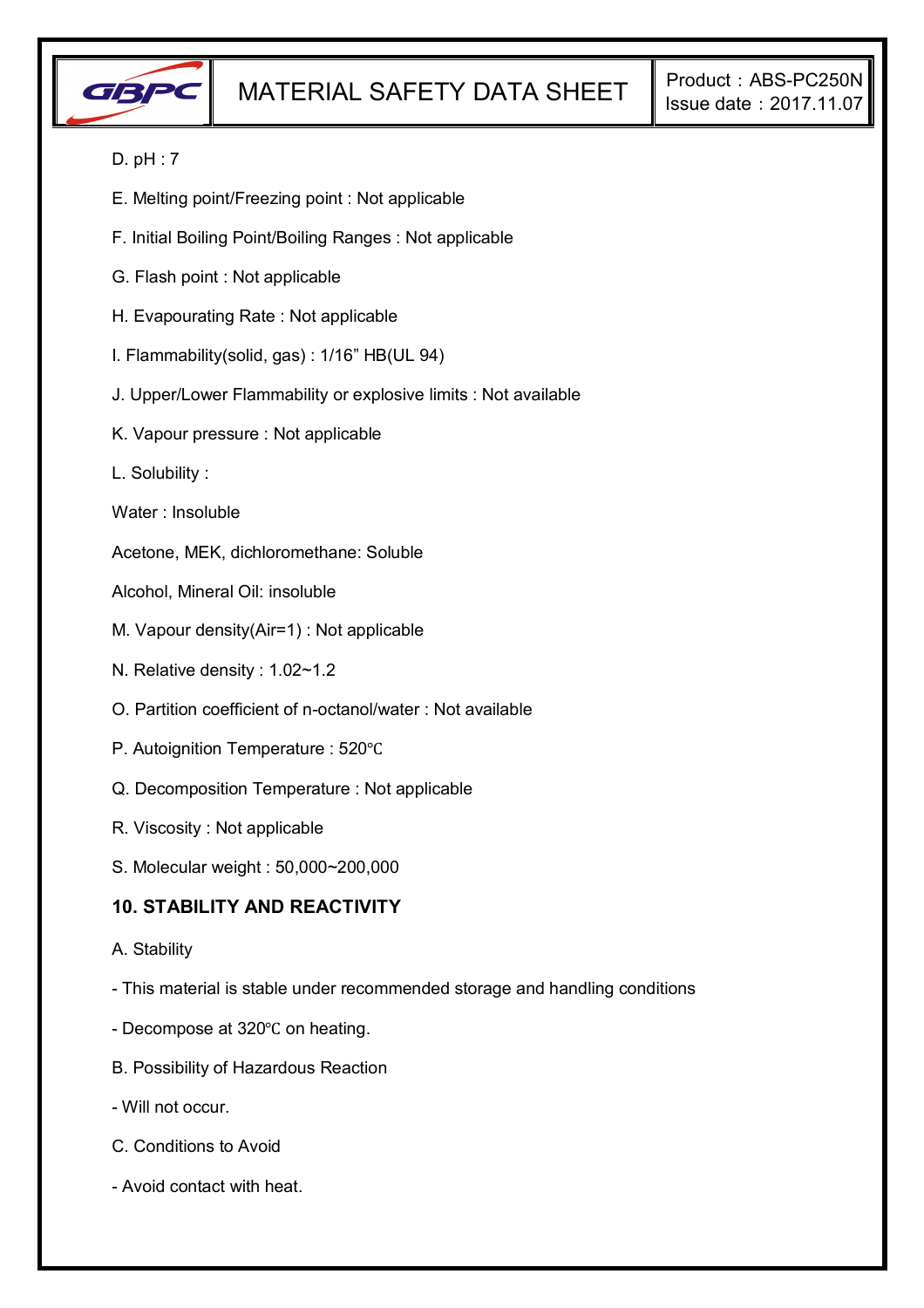

- Avoid contact with heat, sparks, flame or other ignition sources.
- D. Materials to Avoid
- Strong oxidizing agents.
- E. Hazardous Decomposition Products
- Hydrogen cyanide
- Generate monomer, oxides, gas/steam, hydrocarbon, low-molecular oligomers

ring, gas products when heated to high temperature.

### **11. TOXOCOLOGICAL INFORMATION**

- A. Information on the likely routes of exposure
- $\gamma$  (Respiratory tracts) : Not available
- $\forall$  (Oral): Not available
- (Eye ∙ Skin) : Not available
- B. Delayed and immediate effects and also chronic effects from short and long term

exposure

- $\forall$  Acute toxicity : Not available
- $X$  Skin corrosion/irritation : Not available
- $\chi$  Serious eye damage/irritation : Not available
- $\chi$  Respiratory sensitization : Not available
- $X$  Skin sensitization : Not available
- $\gamma$  Carcinogenicity : Not available
- $\gamma$  Germ cell mutagenicity : Not available
- $\gamma$  Reproductive toxicity : Not available
- $\gamma$  Specific target organ toxicity(single exposure) : Not available
- $\gamma$  Specific target organ toxicity (repeated exposure) : Not available
- $\gamma$  Aspiration hazard : Not available
- Chronic effect : Not available
- C. Calculation the classification of the mixture(acute toxicity estimate calculation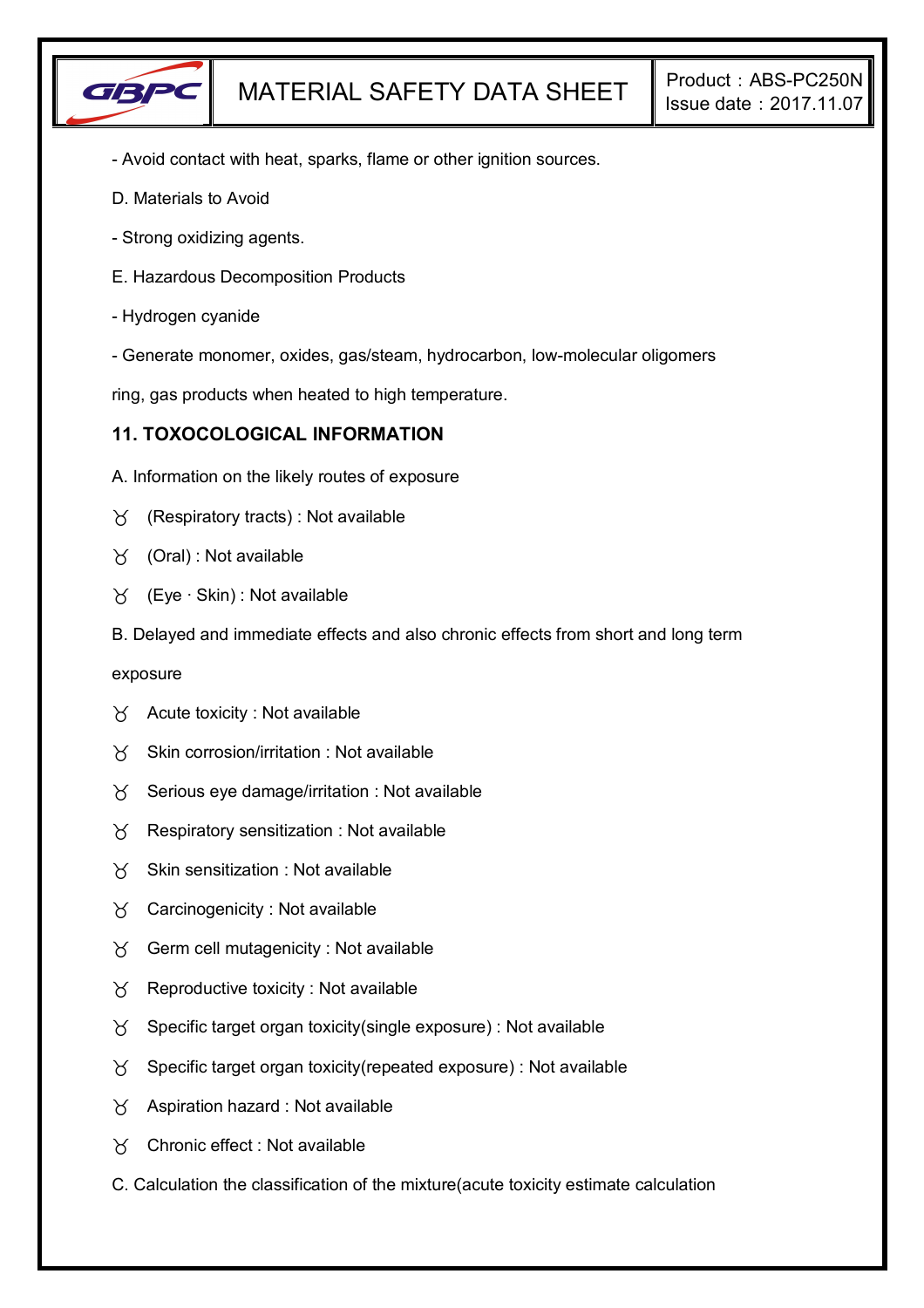

etc.) : Not applicable

#### **12. ECOLOGICAL INFORMATION**

- A. Ecotoxicity : Not available
- B. Persistence and degradability : Not applicable
- C. Bioaccumulative potential : Not applicable
- D. Mobility in soil : Not available
- E. Other adverse effects : Not applicable

#### **13. DISPOSAL CONSIDERATION**

A. Disposal methods

- The user of this product must properly characterize the waste/container

generated from the use of this product in accordance with all applicable

federal, state and/or local laws and regulations in order to determine the

proper disposal of the waste in accordance with all applicable federal, state

and/or local laws and regulations.

B. Special precautions for disposal :

- The user of this product must disposal by oneself or entrust to waste disposer

or person who other' s waste recycle and dispose, person who establish and

operate waste disposal facilities.

- Dispose of waste in accordance with local regulation.

## **14. TRANSPORT INFORMATION**

- A. UN number : Not regulated for transport of dangerous goods
- B. Proper shipping name : Not applicable
- C. Hazard class : Not applicable
- D. Packing group : Not applicable
- E. Marine pollutant : Not applicable
- F. Special precautions for user related to transport or transportation measures :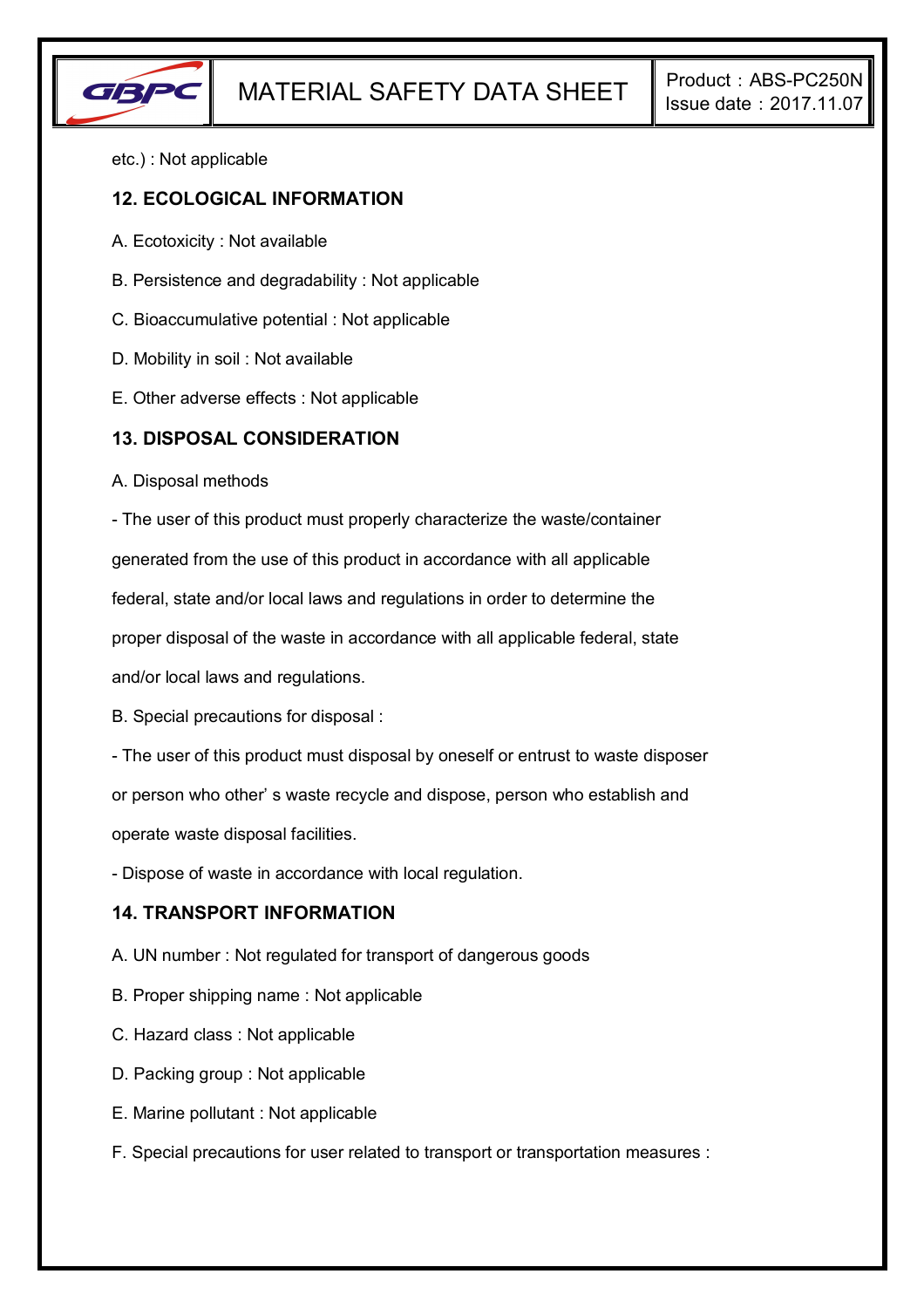

- 1) EmS FIRE SCHEDULE : F-A
- 2) EmS SPILLAGE SCHEDULE : S-H

### **15. REGULATORY INFORMATION**

A. This product is not subject to the chemical for classification and labeling

under ISHL Article 41.

- B. The Toxic Chemical Control Act
- This product is not classified as Toxic chemical and Observational chemical
- Toxic Release Inventory(TRI) Chemicals: Not regulated
- C. Dangerous goods Safety Management Law: Not applicable
- D. US regulations
- OSHA regulation (29CFR1910.119) : Not applicable
- CERCLA section 103 (40CFR302.4) : Not applicable
- EPCRA section 302(40CFR355.30) : Not applicable
- EPCRA section 304(40CFR355.40) : Not applicable
- EPCRA section 313(40CFR372.65) : Not applicable
- E. Other local or international regulation
- POPs Management Law : Not applicable
- Rotterdam Convention on Harmful Chemicals & Pesticides : Not applicable
- Stockholm Convention on Persistent Organic Pollutants : Not applicable
- Montreal Protocol on Substances That Deplete the Ozone Layer
- : Not applicable

○ Information of EU Classification : Not available

### **16. OTHER INFORMATION**

#### A. Reference

- This MSDS is prepared in accordance with ISHL Article 41 and GBPC Petrochemical Co., Ltd.